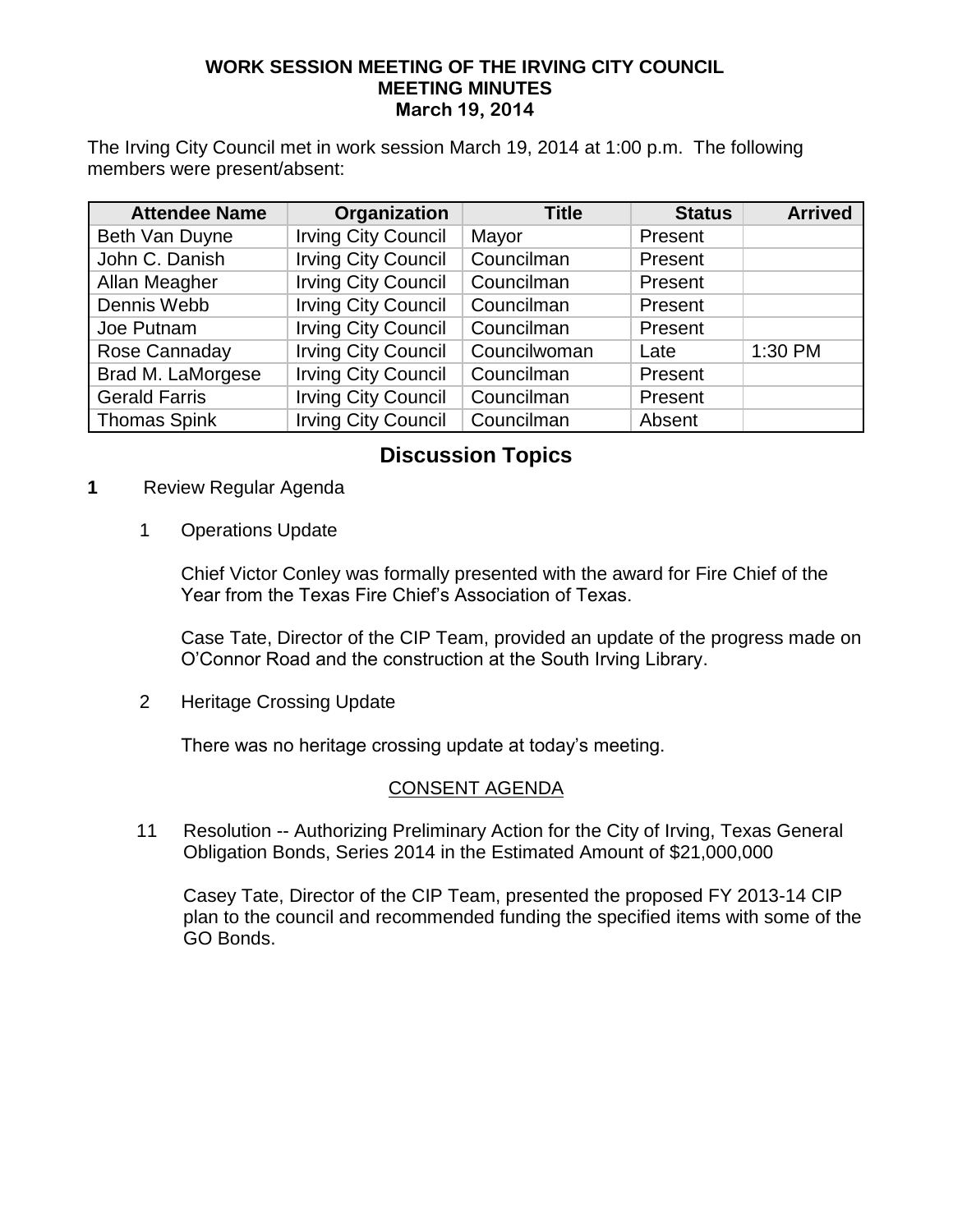### INDIVIDUAL CONSIDERATION

 32 Resolution -- Approving, with Conditions, the Conceptual Site Plan Design, Renderings, Selection of Exterior Building Materials, Materials Board, and Construction Budget of the Irving Music Factory

Michael Morrison, Interim Deputy City Manager, introduced this item and the multiple items that are after this item. These items are part of the development plan and are to be presented for consideration by the council.

Gensler Architects presented a rendering of the various levels, spaces, layouts, building materials, and budgets for the Irving Music Factory to the Mayor and Council.

33 Resolution -- Approving Sign Variance Case #S1403-0028 to Allow Height, Area, Location and Material Variances to Proposed Signs Within the Irving Music Factory - Approximately 16.787 Acres Located North of Fuller Drive and West of West Las Colinas Boulevard - ARK Group of Irving, Inc., Applicant - City of Irving, **Owner** 

Steve Reed, Director of Planning and Zoning, provided a presentation on items 33 and 34. He indicated that staff recommends the sign variance.

39 Resolution -- Approving an Agreement for Marketing and Economic Incentives Related to the Texas Wild 2014 World Team Tennis Season - Between the City of Irving and the Kansas City Explorers, Inc. in the Amount of \$150,000

Beth Bowman, Chief Development Officer for the Greater Irving/Las Colinas Chamber of Commerce, said the Council that wanted to meet with Texas Wild has done so and received appropriate answers to their questions.

42 Ordinance -- Budget Adjustment #2 to the 2013-14 Fiscal Year Budget

Brett Starr, Budget Administrator, provided specific details regarding the items submitted for the budget adjustment.

#### ZONING CASES AND COMPANION ITEMS

43Ordinance -- Zoning Case #ZC12-0067 - Granting S-P-2 (Generalized Site Plan) for R-6 (Single Family) Uses - Approximately 0.22 Acres Located at 2613 Twin Post Court - Dora Irma Aguirre, Applicant/Owner

 Steve Reed, Director of Planning and Zoning, presented the applicant's request, noting staff recommends approval.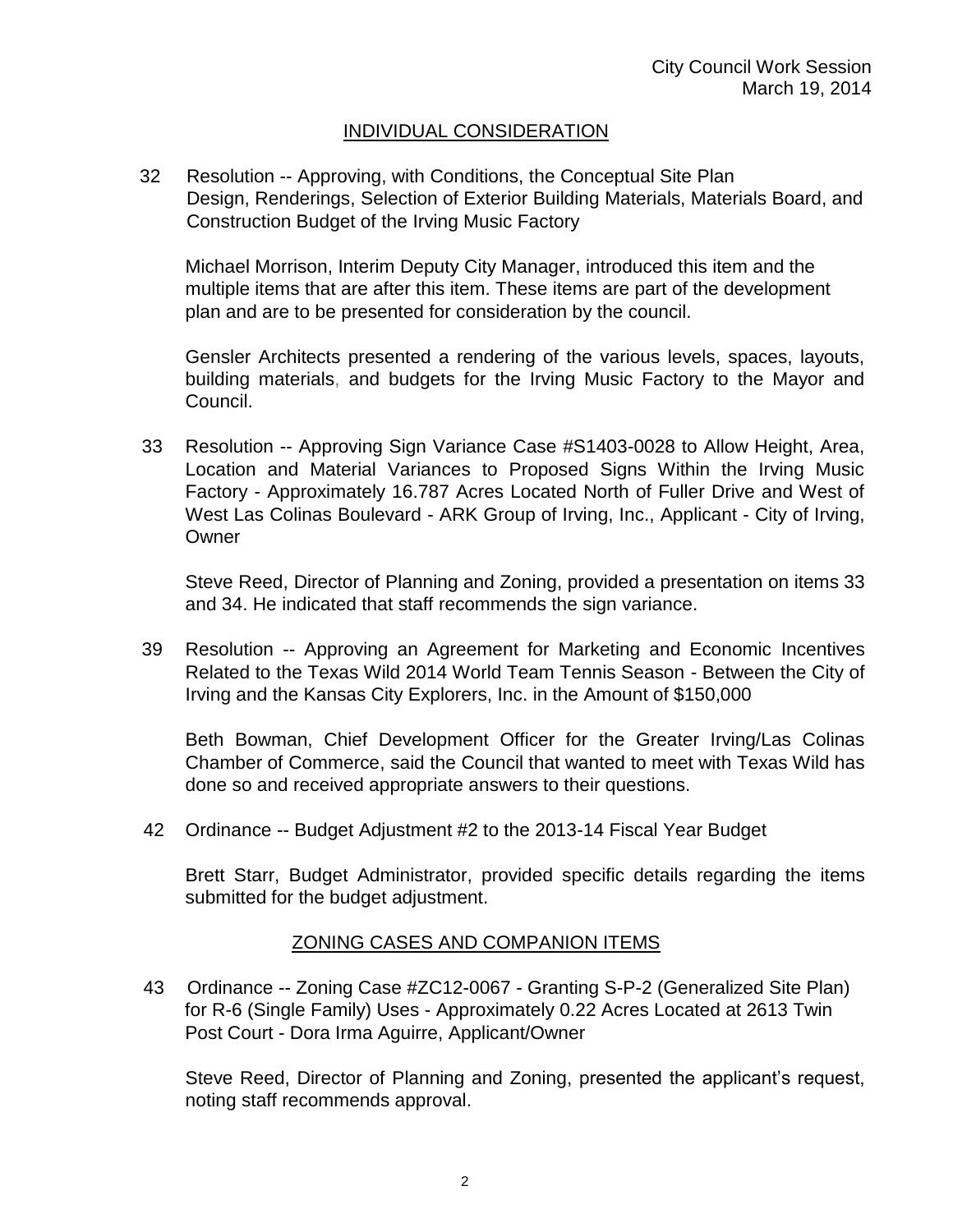44Ordinance -- Zoning Case #ZC13-0045 - Granting S-P-1 (Detailed Site Plan) for R-AB (Restaurant with the Attendant Accessory Use of the Sale of Alcoholic Beverages for On-Premises Consumption), Hotel and Related Uses - Approximately 4.4 Acres Located at the Northeast Corner of West Las Colinas Boulevard and Lake Carolyn Parkway - Valencia Development Corporation, Applicant - FRAM/Tract 10 Properties, L.P., Owner

Steve Reed, Director of Planning and Zoning, presented the applicant's request, noting staff recommends approval.

45 Ordinance -- Zoning Case #ZC14-0004 - Granting S-P-2 (Generalized Site Plan) for ML-20 (Light Industrial) and Outside Sales, Storage and Display of Rental Equipment Uses Including Variances to Sections 15-11 and 15-15 of the Fence Ordinance to Allow a Fence that is Taller Than Four Feet in the Front Yard Setback and to Allow a Fence that is Electrically Charged - Approximately 2.68 Acres Located at 1350 South Walton Walker Boulevard - Electric Guard Dog, Applicant - United Rentals, Owner

 Steve Reed, Director of Planning and Zoning, presented the applicant's request, noting staff recommends approval.

## APPOINTMENTS AND REPORTS

46 Resolution -- Confirming the Appointment of Victor Conley as Fire Chief

Steve McCullough, Interim City Manager, announced that he will be seeking the Council's confirmation of his appointment per Civil Service Code Sect. 143.

Council elected to convene into executive session pursuant to Section 551.074 of the Texas Local Government Code regarding this appointment for discussion.

47 Resolution -- Appointment to the Irving Flood Control District Section I to Fill an Unexpired Term Expiring January 2016

Mayor Pro Tem Gerald Farris reviewed the board member for consideration for appointment.

48 Resolution -- Appointments to Building and Standards Commission to Fill Unexpired Terms

Mayor Pro Tem Gerald Farris reviewed the board members that are for consideration for appointment.

Council recessed at approximately 3:43 p.m.

Council convened the TIF Board #5 meeting at approximately 3:43 p.m. before convening back into regular session.